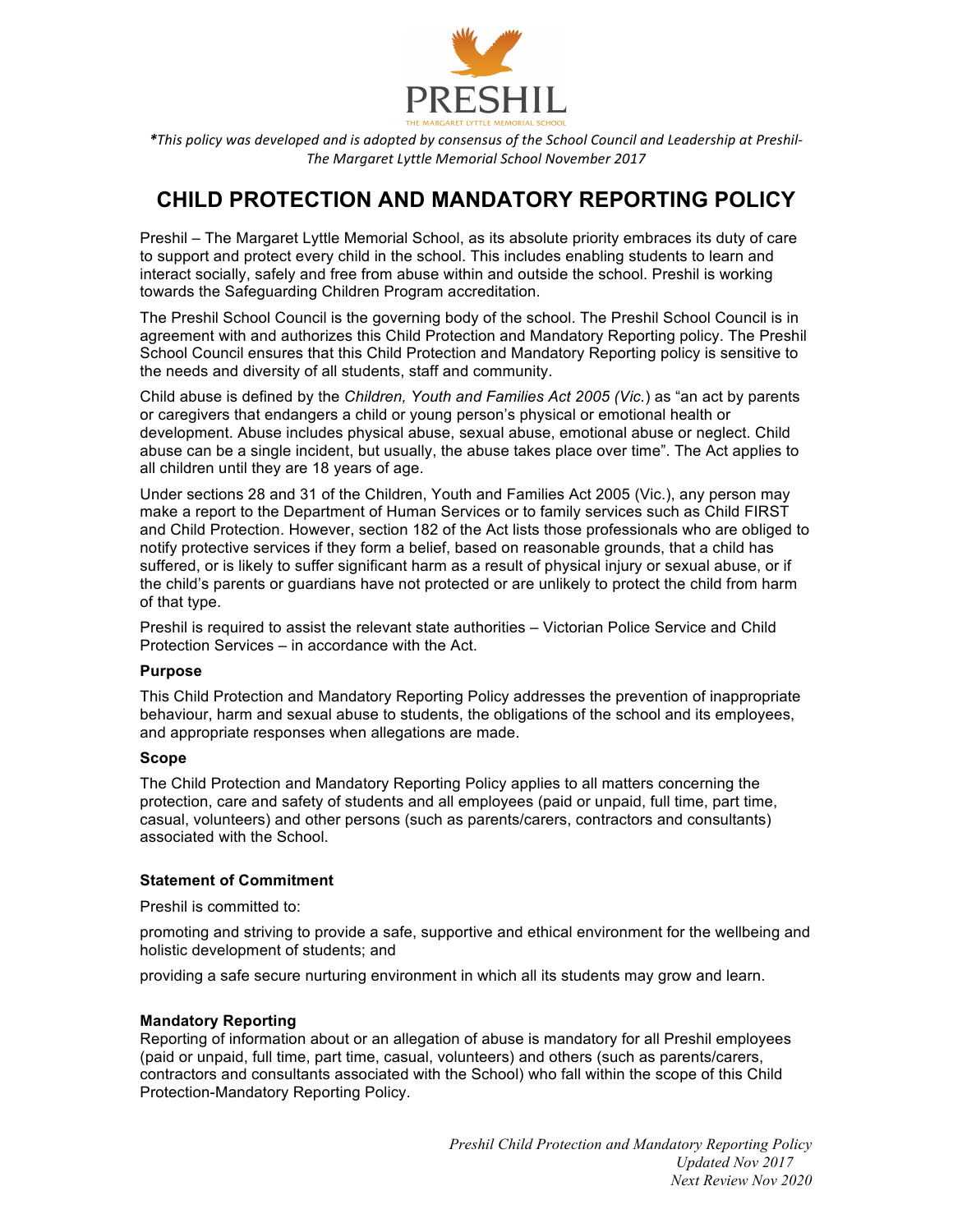This Child Protection-Mandatory Reporting Policy will be applied to all behaviours that jeopardise the Schools' commitment to promoting and striving to provide a safe, supportive and ethical environment for students.

Any behaviour, which exploits the special position of trust and authority between the employee and student including, but not limited to a teacher/student, instrumental teacher/musician or worker/student is a professional obligation.

Preshil is obligated to comply with the requirements of the Child, Youth and Families Act 2005 in responding to issues of actual or suspected harm, which occur beyond schools.

- The Act provides the legislative base for officers of the Victoria Police Service and Child Protection Services to exercise legal responsibility to protect students from harm when their parents are unable or unwilling to do so.
- The Child, Youth and Families Act 2005 allows departmental officers and police officers to interview a student at school and before the student's parents are told about the investigation.
- The Regulation requires the Principal to inform relevant state authorities about actual or suspected harm if he or she is aware, or reasonably suspects that harm has been caused.
- While the above-named legislation refers specifically to students aged less than eighteen years, it is understood that Preshil is committed to the well-being of all students.

Preshil's Principal and registered teachers are classified in Section 182 of the Act as 'mandated notifiers' who are legally required to notify child protective services if they form a belief, based on reasonable grounds, that:

1. a student has suffered, or is likely to suffer significant harm as a result of physical injury or sexual abuse or

2. a student's parents or guardians have not protected or are unlikely to protect the student from harm of that type.

Employees are responsible for:

- Complying with this Policy;
- Reporting instances of harm to the Principal, Head/s of Campus, or Student Wellbeing Coordinator to make a report to Victoria Police 000, Child Protection or Child First;
- Providing the Principal with written reports regarding sexual abuse or suspected sexual abuse;
- and respecting confidentiality
- ensuring that a report has been made in instances where another reporter has undertaken to make the report

A report to Victoria Police 000, Child Protection or Child First must be made on each occasion when a belief that a student is at significant risk of harm has been formed.

A mandated reporter must take prompt action when making a report to Victoria Police 000, Child Protection or Child First.

If a child or young person is at **imminent risk** of harm or in **immediate danger**, our personnel are required to report the situation directly to **Victoria Police 000**

#### **Failure to disclose offence**

"Reporting child sexual abuse is a community-wide responsibility. Accordingly, a new criminal offence has been created in Victoria that imposes a clear legal duty upon all adults to report information about child sexual abuse to police. The offence commenced on 27 October 2014. Any adult who forms a reasonable belief that a sexual offence has been committed by an adult against a child under 16 has an obligation to report that information to police. Failure to disclose the information to police is a criminal offence." (Victoria State Government, Justice and Regulation, July 2017).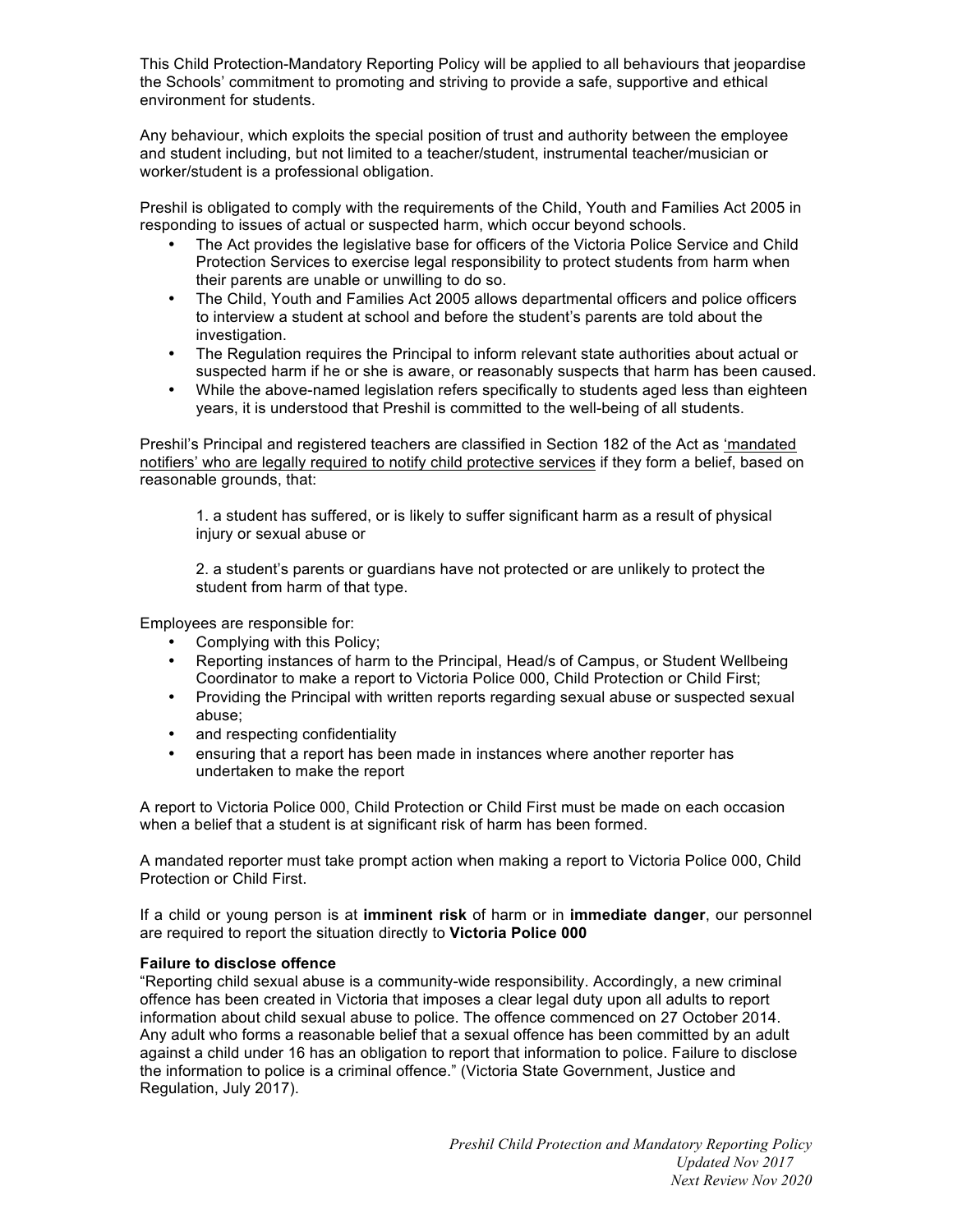If a staff member suspects on reasonable grounds that a child is at risk or in need of protection, they are to report their concerns to the Victoria Police 000, Child Protection or Child First, and also the Principal or Head of Campus immediately.

# **Mandatory Reporting Procedures**

The mandatory reporter(s) will be instructed to follow the guidelines including:

- Completing the "Child Abuse Incident Report Form"
- Document date(s), time(s), nature of incident, details of incident, actions taken including making a report to Victoria Police 000, Child Protection or Child First;
- Record the exact words that the student used to disclose the harm and the questions asked of them - the record should be signed and dated (include time);
- Listening and reassuring the student that s/he has taken the correct step in bringing the matter forward;
- Reassuring the victim that procedures will be followed and that the matter must not be kept secret;
- Explaining that, in order to obtain appropriate assistance, somebody who understands these matters will be advised; and
- Inform the student what will happen when the report is made that someone may come to the school to talk to them; a support person can be with them; the people who can help will decide what is best to do;
- Consult directly with the Principal, Head of Campus Senior School (Blackhall/Kalimna) or Head of Campus Junior School (Arlington) or Wellbeing Co-ordinator (Arlington/Blackhall/Kalimna), and provide the documentation described above; and
- Document and consult directly with the persons listed above for each and every incident for a child they have concerns about.
- Ensuring that a report has been made in instances where another reporter has undertaken to make the report.

# **Responsibilities when responding**

The Principal is responsible for:

- Monitoring overall school compliance with these procedures
- Measures (induction and ongoing training programs) to inform employees of their responsibilities under the Act and this Child Protection-Mandatory Reporting Policy;
- Checking that the "Child Abuse Incident Report Form" has been completed, including: date(s), time(s), nature of incident, details of incident, actions taken including making a report to Victoria Police 000, Child First;
- Meet with the mandatory reporter and confirm that a report has been made to Victoria Police 000, Child Protection or Child First.
- Coordinate information from the reporter and reference any additional student files and information from the HOC, Wellbeing Co-ordinator, Year Level Coordinators, etc.
- Staff reporting instances of harm and sexual abuse to Child Protection Services or the Police;
- The Principal will follow the Child Protection-Mandatory Reporting Policy which will include:
- Providing copies of the "Child Abuse Incident Report Form" regarding sexual abuse or suspected sexual abuse to the Police; and securing these written records/reports in a locked cabinet in Principal's office.
- Providing ongoing pastoral support and protection to the student until the allegation is resolved, or after if needed;
- Act as the School's liaison person with Child Protection, Victoria Police or any other relevant authorities, assisting Child Protection Services and Police as requested;
- Ensuring that when a student is interviewed at school, he/she is accompanied by someone trusted by the student;
- Offering pastoral support to the parent/s if appropriate
- Ensuring that a report has been made in instances where another reporter has undertaken to make the report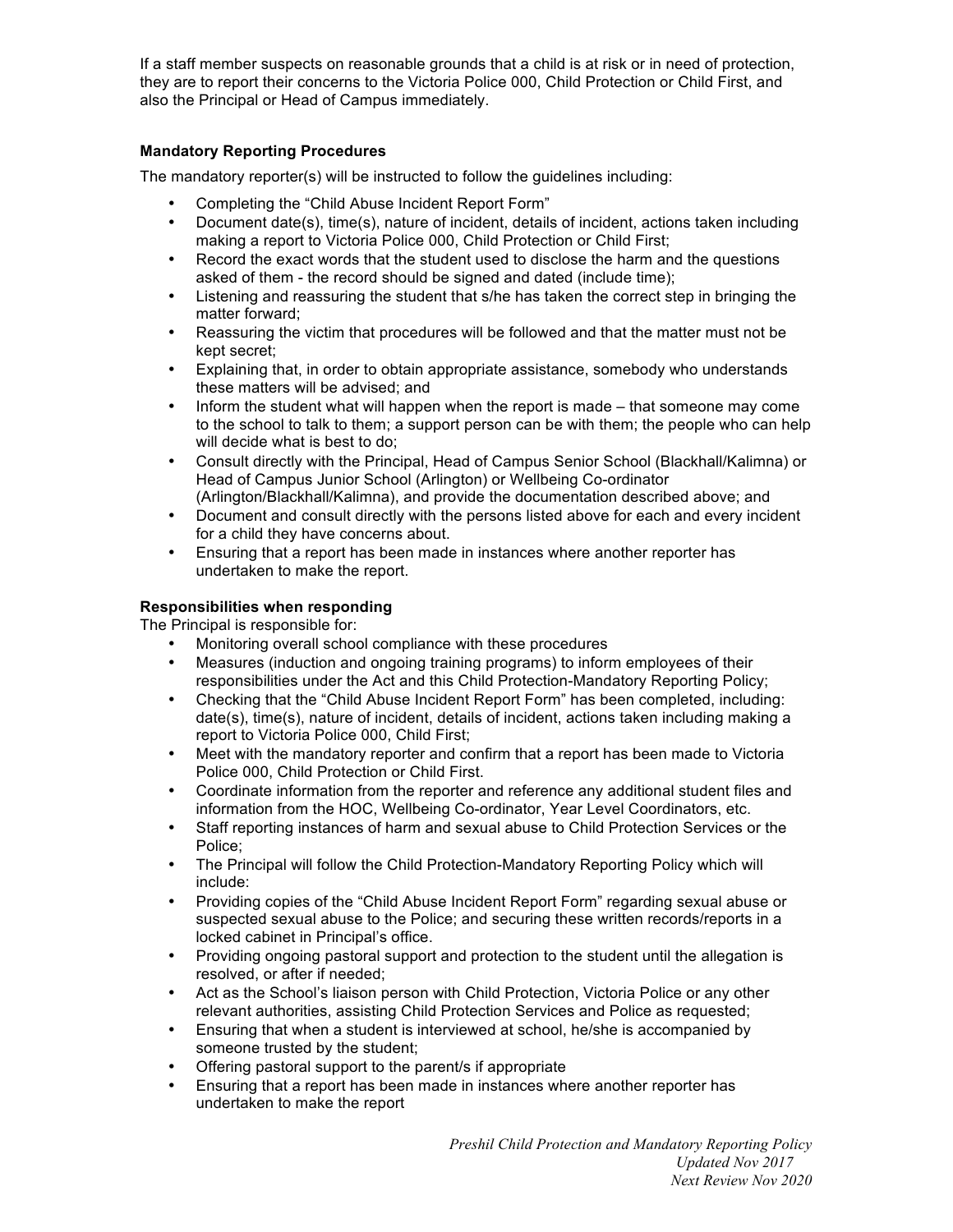N.B. Staff can independently report instances of harm and sexual abuse to Child Protection Services or the Police and then notify the Principal or Heads of Campus.

#### **Students reporting Harm**

Students who verbally report incidents of harm to staff will be directed to the Principal, HOC or SWC. The procedures for Mandatory Reporting including the completion of the "Child Abuse Incident Report Form" will be followed, as listed above.

## **Responding to Verbal Disclosure by Parents/other concerned adults**

If a concerned adult discloses that he/she knows of harm or neglect or lack of protection to a student, the employee must report the information to the Principal. When a parent discloses that he/she has harmed a student, the Principal should immediately offer pastoral assistance and notify the Child Protection Services. The Principal will also advise the parent that the School will manage the situation in accordance with the School's legal obligations.

## **Responding to physical/behavioural signs of harm**

Where an employee is aware or reasonably suspects that harm has been caused to a student, the employee must report the harm to the Child Protection Services, Child First or Victoria Police 000 and notify the Principal. If the information is against the Principal, then the report is made to the director of the school's governing council. The employee must keep a written report of his/her actions.

## **Responding to contact from Child Protection Services/Police**

When a notification of harm is received by Child Protection Services, Child First or the Police, the decision may be made to talk to a student without the knowledge of their parents. If so, a departmental or police officer will contact the Principal and arrange a time to have contact with and talk to the student. The officer will explain the nature of the investigation, why it is necessary to talk to the student without the parents' knowledge and the legislative authority to do so. The agreed time will take into consideration the convenience of the school and the urgency of the investigation. The Principal is obliged to work with the relevant state authorities as requested.

#### **Responding to contact from Child Protection Services/Police**

• During the Interview

Departmental officers, officers of the Police Service, or a combination of the two will come to the school to speak with the student. These officers will be specially trained in interviewing students and will be experienced in communicating with them and putting them at ease.

It is recommended that an employee from the school sit in while the officers are talking to the student, both to serve as a support for the student and observe the interview process. It is desirable that this be someone the student chooses, knows and trusts. This may result in that person being involved in a court matter at a later date as a witness, and his/her role should be discussed before the interview begins.

#### • After the Interview

After the officers have finished speaking with the student, the Principal will be told about the general outcome, what steps will now be taken if the student needs protection and the plan for advising their parents that the interview has taken place. The authorised departmental officer may decide to take the student into protective custody.

The departmental officer or police officer will inform the student's parents in person that they have spoken to their child and the reasons for this, i.e. investigating allegations of harm to their child. The school should not contact the parents in this regard.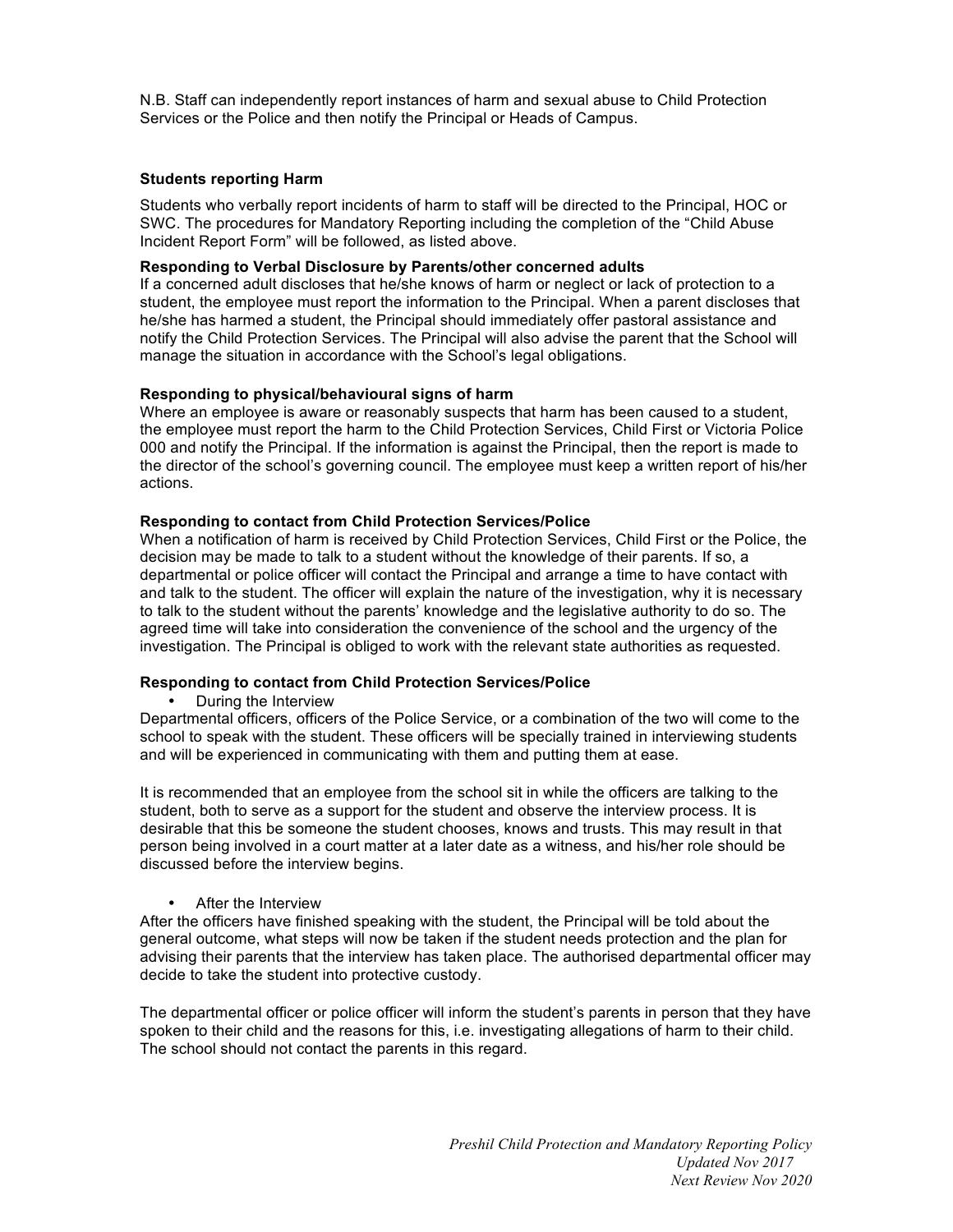If parents ask questions of the school after the interview, the school may indicate that an interview had taken place, but should refer the parents to either Child Protection Services or the Police Service.

## **Own investigations strictly prohibited**

Mandatory reporters must follow the above protocol strictly. Under no circumstances should the mandatory reporter 'investigate' an allegation of child abuse. This is the role of Child Protection and/or Victoria Police.

#### **Confidentiality**

All employees must respect confidentiality when dealing with a case of suspected child abuse and neglect, and may only discuss case details and the identity of the child or young person and their family only with those involved in managing the situation.

## **Consequences of a Breach of this Policy**

If you are a mandated reporter, failure to notify your belief, when you have reasonable grounds, is an offence under the Children, Youth and Families Act 2005 (Vic.) and can lead to criminal prosecution.

Although only mandated reporters have a legal responsibility to report physical and sexual abuse, everyone has a moral responsibility to report all types of known or possible child abuse.

## **Training**

All teaching and non-teaching staff, including Leadership and School Council at Preshil have:

- Completed the "Mandatory Reporting" and "Safeguarding Children Program" online training
- Signed the Preshil School Safeguarding Children and Young People Commitment Statement.

All employees of Preshil and all of the Preshil School Council will be offered training in this Policy and other associated protective policies on a regular basis.

The training required includes:

- Safeguarding Children in School Program (every two years)
	- o Preshil School Policies: (annually, or as new laws are introduced)
	- o Preshil Safeguarding Practice and Behaviour Guidelines
	- o Preshil Safeguarding Children and Young People Commitment (signed agreement)
	- o Preshil Safeguarding Responding to Child Abuse Reports Policy
	- o Preshil Critical Incident Response Management Plan
	- o *Step by Step Guide to Making a Report to Child Protection or Child FIRST* (Flowchart\_Mandatory\_Reporting\_Sep\_2010.pdf).

As a means of protecting children and young people and protecting employees, the following key practices are to be highlighted in training programs:

- Excursion Risk Assessments are to be completed for all internal and external activities, camps, etc.
- Parent permission forms are obtained for activities that may place students' safety at risk;
- Document the health needs of the student both in the initial enrolment application and as updated yearly;
- The use of accident and incident report forms; and
- Active supervision and mentoring of employees.

#### **The Principal must:**

- Officially receive the information and note details as provided. The complaint must be recorded in the actual words used by the person making the allegation;
- Conduct an initial enquiry to establish reasonable suspicion that harm has occurred.
- Notify the Police in the case of a potential criminal offence and Child Protection Services for other harm;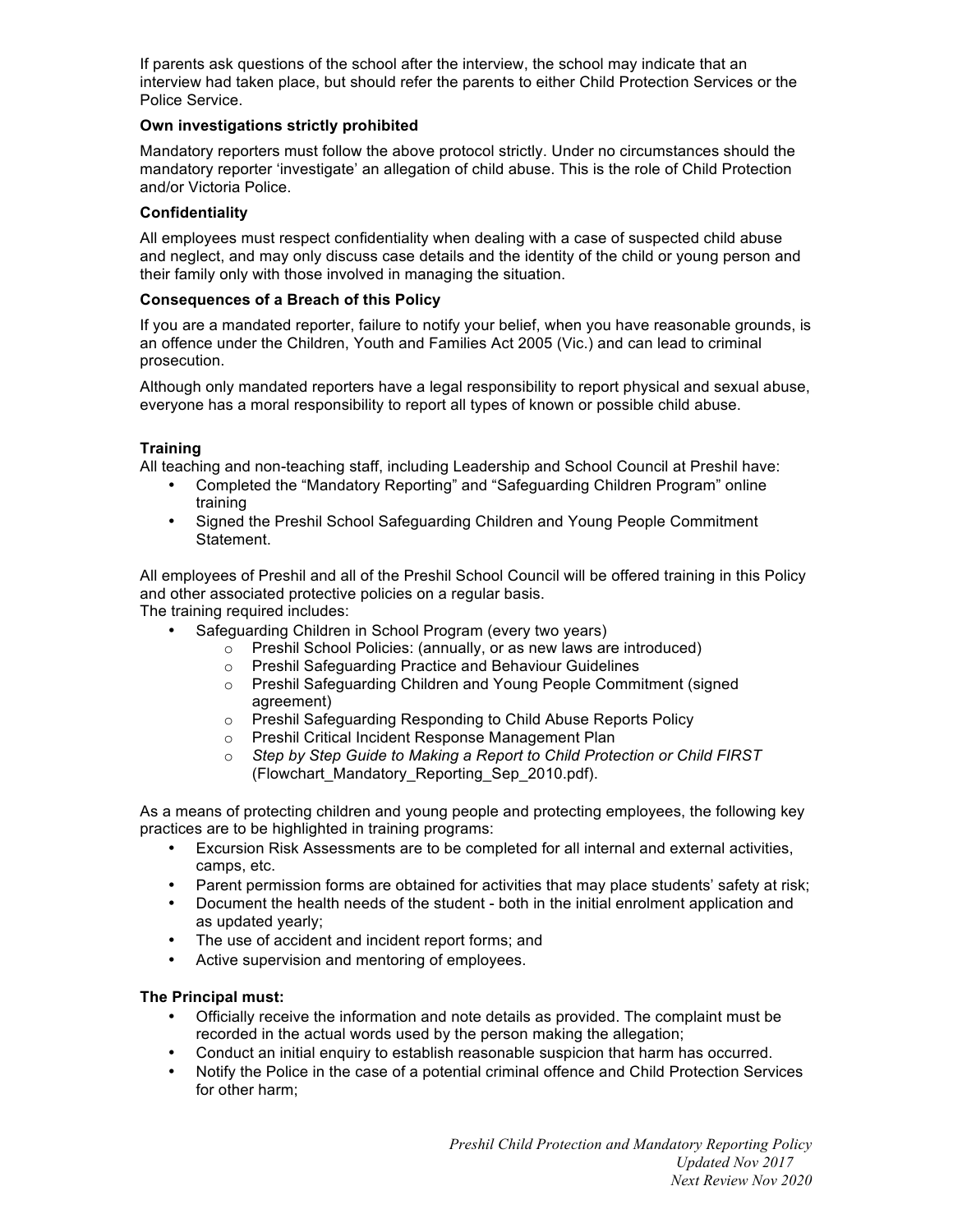- Immediately provide the police officer with a copy of the written report regarding sexual abuse or suspected abuse or likely abuse of a student under 18 years by any person;
- Protect the identity of the person providing the information unless that person consents otherwise;
- Maintain strict confidentiality except when required by law;
- Where a parent/caregiver/adult makes a complaint on a student's behalf, the Principal must only enquire to the extent necessary to establish a reasonable suspicion that the abuse occurred;
- If the allegation is one which does not need to be reported to the police or Child Protection Services, inform the alleged perpetrator of the complaint against him or her and listen to any explanation offered and advise them that:
	- i. there is a presumption of innocence until another conclusion can be made based on all available information;
	- ii. appropriate confidentiality will be maintained; and
	- iii. pastoral support is available.
- Apply the Preshil Complaints and Grievance Management Policy for Dealing with Complaints including criteria for the standing aside of the alleged perpetrator;
- Where the complaint is made by the victim personally, the receiver of the information needs to respond pastorally by:
	- i. Listening and reassuring the person that s/he has taken the correct step in brining the matter forward;
	- ii. Reassuring the victim that procedures will be followed and that the matter must not be kept secret;
	- iii. Explaining that, in order to obtain appropriate assistance, somebody who understands these matters will be advised; and
	- iv. Thereafter arranging for continuing pastoral assistance/counselling.
- Prepare a media response as appropriate.

# **Conclusion**

Preshil is committed to promoting and striving to provide a safe, supportive and ethical environment for the wellbeing and holistic development of students. This Child Protection-Mandatory Reporting Policy seeks to assist Preshil as the staff work to make this commitment a reality.

# **Definitions:**

"School staff means:

- a) in a Government school, an individual working in a school environment who is:
	- i. employed under Part 2.4 of the ETR Act in the government teaching service; or
	- ii. employed under a contract of service by the council of the school under Part 2.3 of the ETR Act; or
	- iii. a volunteer or a contracted service provider (whether or not a body corporate or any other person is an intermediary).
- b) in a non-Government school, an individual working in a school environment who is:
	- i. directly engaged or employed by a school governing authority;
		- ii. a volunteer or a contracted service provider (whether or not a body corporate or any other person is an intermediary); or
		- iii. a minister of religion". (Merlino, J, 2015, p5)

"Child abuse includes-:

- a) any act committed against a child involving
	- i. a sexual offence; or
	- ii. an offence under section 498(2) of the Crimes Act 1958 (grooming); and
- b) the infliction, on a child, of
	- i. physical violence; or
	- ii. serious emotional or psychological harm; and
- c) serious neglect of a child". (Merlino, J, 2015, p5)